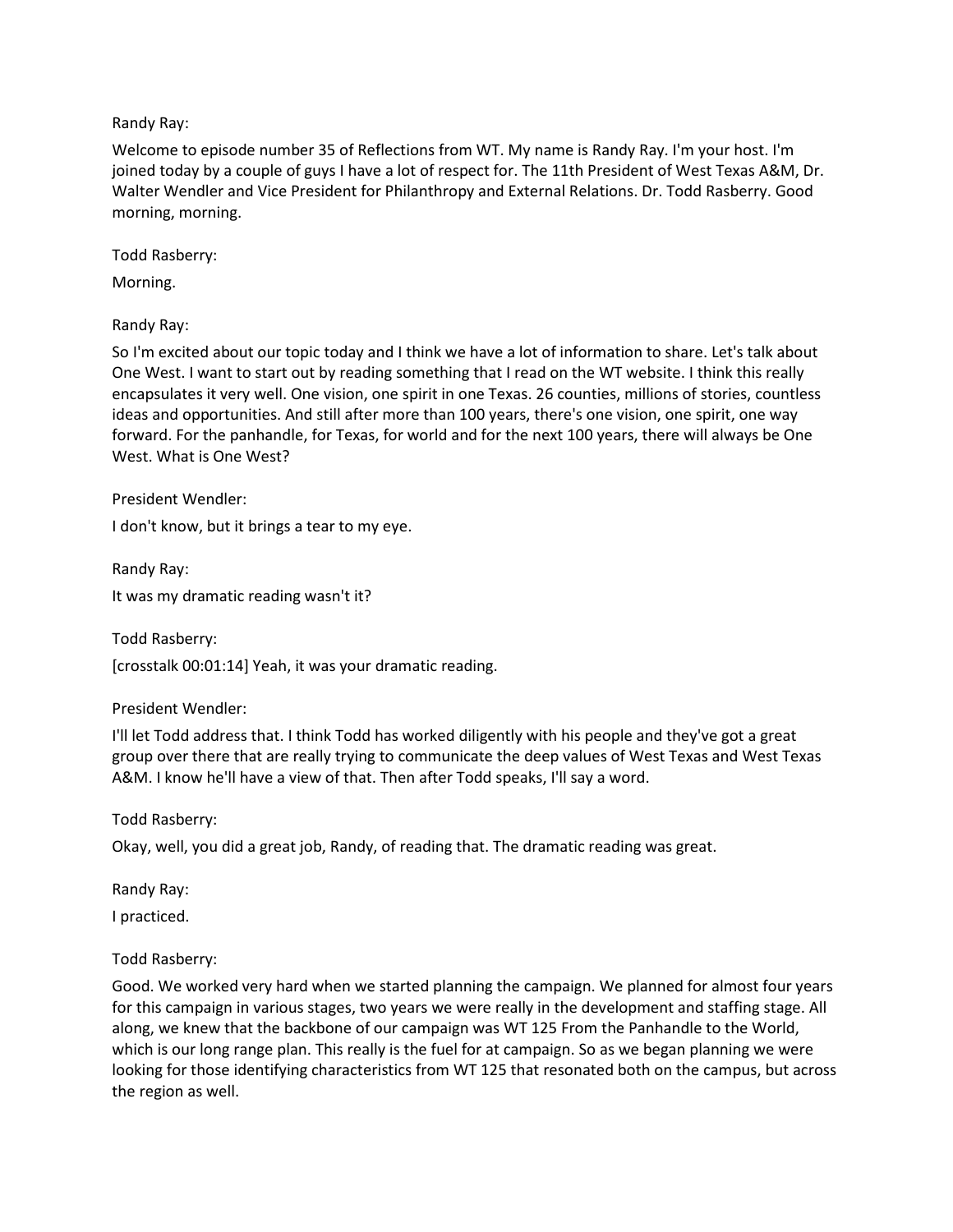### Todd Rasberry:

What became very clear is this... and I tell Dr. Wendler this often, this concept that he develops and he talks about so often as regionalism, as a defining characteristic. Most often at regional institutions you don't hear them talk about regionalism, because they think it's a limiting characteristic. So it was very unique to hear him talk about that. He embodies that in many ways as our leader, obviously. One of them is that he's throughout the panhandle and the communities of the region constantly just finishing up his school tour. But he has really worked hard to let people across the panhandle know that this is their university and we have a responsibility to them. So with those kind of concepts in mind we were really looking for branding our campaign in a way that was very identifiable. Easy was, West. We're West Texas A&M University. The name has changed five times, but it's always been WT.

## Randy Ray:

It's always been in there, yeah.

## Todd Rasberry:

SO it was nice to be able to have an identifying logo and a brand that kept the west in there. Then as you, and I know we are in West Texas, but there's also this larger concept that we were trying to capture. That is this notion or this kind of idea of the west that people think about. It's that romantic notion of the west as you think about it. So with those kind of ideas in mind, we landed on this One West idea. No matter where we are in time, it's still the 1WT and we're still in the, One West. The west, as we know it and love it.

## Randy Ray:

Dr. Wendler, I know that this WT 125 was something that you're very passionate about still are. How does that tie into this?

### President Wendler:

Well, as Dr. Rasberry said, it's in many ways the foundation for the One West Campaign. But I really do believe this unapologetic regional focus, it defines the campaign in the same way that it defines WT. I am so pleased when I go visit high schools. Just recently I visited the 67th high school in the tour, which is the last one. It happened to be in Channing. On the way back I thought, there's some remarkable things about these schools and the communities that compose the Texas panhandle. One is that they're all different. They have their own in a sense micro-regions within their tremendous school pride. The principals, in some of these small schools, the principals know every kid... student, kid, they know them all. They know their families. They know the hardships that some of them had to overcome. They know the advantages that some of them are blessed with. That mix goes into a pressure cooker called the public's school out there in a small community. It brews a result that's positive for all and it's remarkable.

### President Wendler:

I was in Kelton, four seniors... and I'm happy to report that 50% of the senior class is coming to WT, which is... Both of them. It's just, it's remarkable. They're attached to the university. Many of the faculty, the teachers and administrators come from those universities. I consider it to be an important charge for me, for Todd, for Neil Terry, for all of the vice presidents, to make sure we sustain the best parts of the value systems that make up this region because they're distinctive. We will be distinctive. Not because we declare it, but because we hold onto these deep seated values. Hard work, a commitment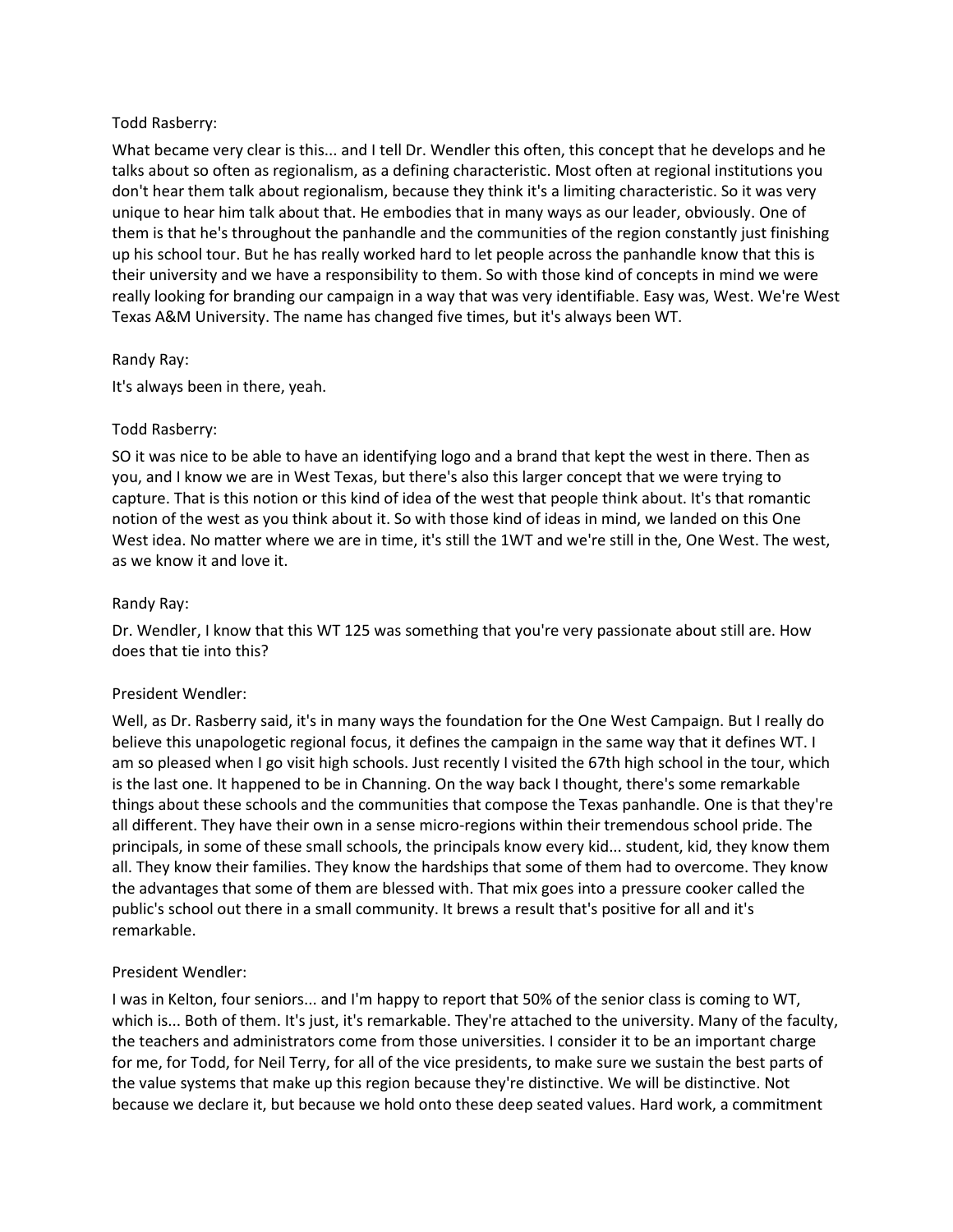to family, a commitment to community, sense of personal responsibility. I got a list of 10 of them, I'm not going to go through it, but the bottom line is they're there. That defines in my mind, Todd and his folks' vision of One West.

## Randy Ray:

Dr. Rasberry, let me ask you, so your position here at WT, you're over the campaign. What background do you have? What makes you want to do that? Tell me about your love for WT and your background.

### Todd Rasberry:

Yeah well, so when I got here it was almost three decades in higher ed, all of it in the fundraising side. That was not my vision of what I would be doing in higher ed. I thought I would do fundraising a little while I finished a terminal degree and then I'd do something else. But I fell in love with it because it really is... I say this often to my staff, "We are the tail of the dog. We don't wag the dog." You don't have to have a fundraising organization at a university in order to be a university. But what we do, what we provide, and it's even more important now than it might have been 50 or 100 years ago, is the fuel for the vision and the plan of a university. Because if you don't have the public private partnership and public education, it's very, very hard to accomplish the things that you want to accomplish and fulfill the vision like we have in WT 125.

## Todd Rasberry:

So I started out in the fundraising world, hating it at first, because I thought you should never talk about money. But quickly learning that people want to support things that matter to them. They want to be part of something larger than the selves. Education is easy for us in this country, because most of us have benefited in one way or another directly or indirectly from the life changing experience of higher education. So I came here thanks to Dr. Wendler and-

### Randy Ray:

From where? Where'd you come from?

### Todd Rasberry:

So we were in Kentucky, Central Kentucky at a small private liberal arts college, Georgetown College. I had gone there when a new president went there because they were financially in trouble and he needed somebody to come and help him raise money. That's another story that was the hardest job I've ever done, but we had a grand baby born. We wanted to come back to Texas. They were in Lubbock. I told my bride, we could be further away in Texas than we are now in Kentucky. I got to go where there's a job.

### Todd Rasberry:

I had a friend, a friend of Dr. Wendler's, who I had worked with at a previous institution, who said, "I think Wendler at WT is looking for somebody, are you interested?" I said, "Well, you know what? I think I am." Stepping foot on this campus, I hadn't been on this campus in a long time, Randy and I didn't recognize the place. It had just transformed in such an exciting way.

Todd Rasberry: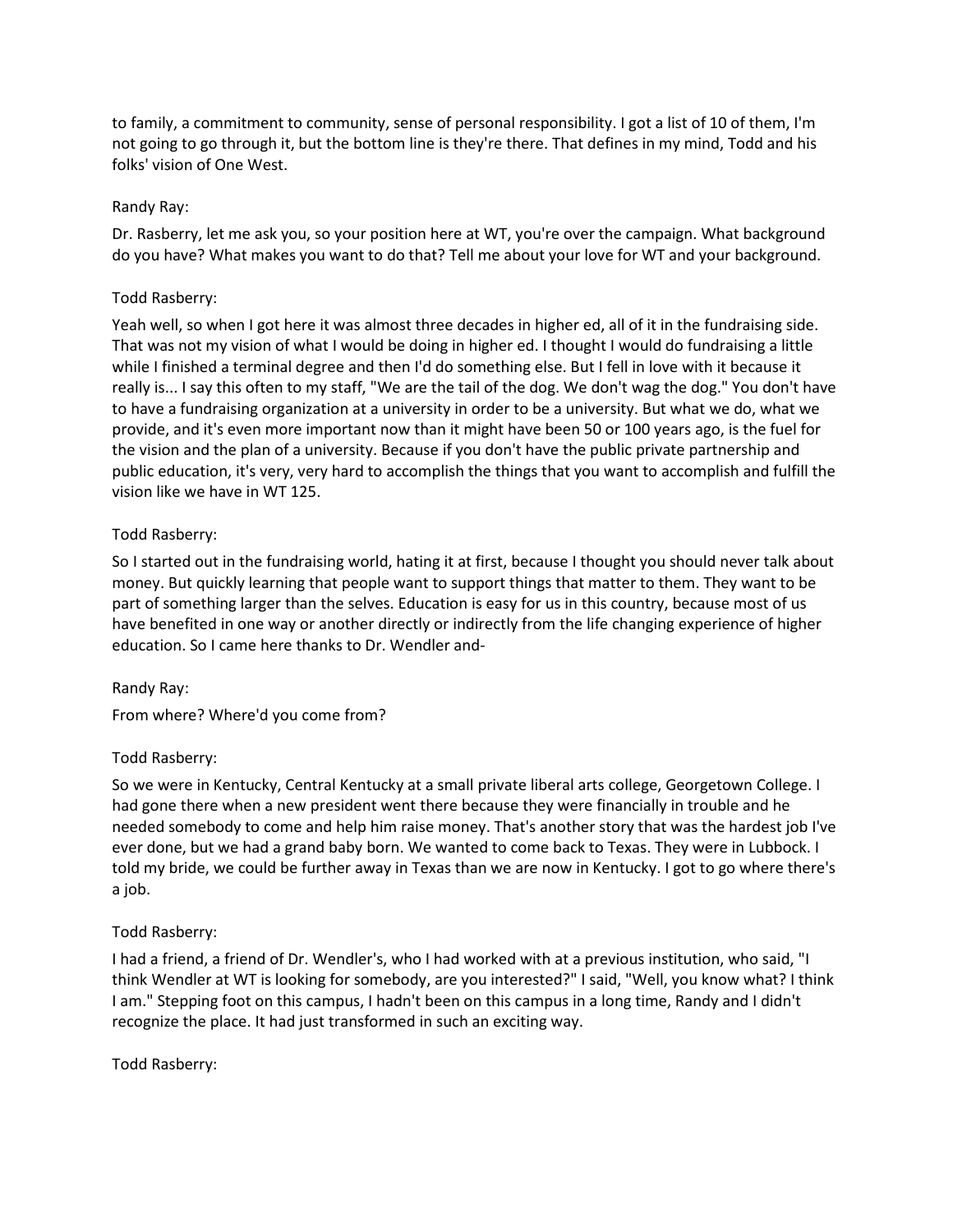Then visiting with Dr. Wendler and Dr. Brad Johnson, who was the cheer era of the Search Committee, about how WT was envisioning itself and what it was accomplishing was very, very exciting. I'd just come from a place that we were working really hard to save it from the accrediting agency closing the doors because of being out of financial compliance. Then hearing this kind of renewed vision for what higher ed, particularly regional higher education could be, was very, very energizing.

## Todd Rasberry:

I've just continued to be excited about it. What really makes my job easier is the right people are excited about it. Our alumni, the people in the community, who want to support the kind of vision that's been created here. That really is what our campaign is doing. It's the fuel for WT 125. The success really needs to go to... for our campaign, needs to go to our donors because they're the ones that make it successful. But we do have a great group of people who are working very hard to help share that vision.

## Randy Ray:

Well, when we come back I want to talk about that fuel a little bit more. And I want to talk about those three critical areas that you guys are focusing on when it comes to One West. We'll be back in one minute.

## WTAMU Commercial:

West Texas A&M University is proud to call the Texas Panhandle home. And providing the top 26 counties with opportunity and qualified graduates is an important WT mission. From their first experience on campus to graduation date the WT experience is a challenging series of steps that will embolden our students to reach their full potential. Then in turn, go out into the panhandle and make a difference. Quality education with a big local return is one thing you can find here at WT. For more information about West Texas A&M University visit our website at wtamu.edu.

### WTAMU Commercial:

West Texas A&M University is a student body that learns by doing and is always seeking opportunity, talented and accomplished faculty that teach both in and out of the classroom, programs that provide timeless information and meet the challenges of today's world, facilities rich in technology, as well as WT history. Now is the time to strengthen connections and open doors for tomorrow's leaders. Share your experience, share your heritage, share your pride.

### Randy Ray:

Welcome back to Reflections from WT. We are talking about the new campaign One West. The ultimate goal is to raise \$125 million. And we've already raised \$80 million of that. But of our goal of \$125 million, we have three critical areas, people, programs, and places. Would you guys speak to that just a little bit?

### President Wendler:

I'll speak first to the general subdivision of those. Those are the things people first, always, the programs that those people create and the places that they create them in. That covers the full range of campus resources. Of course, people are always the most important and the focus on this campaign. We are receiving gifts and will continue to receive gifts related to places and programs. There's no question about it. But we are interested in endowments for faculty and for student scholarships to support our people. This becomes increasingly important for students because of us of education that continues to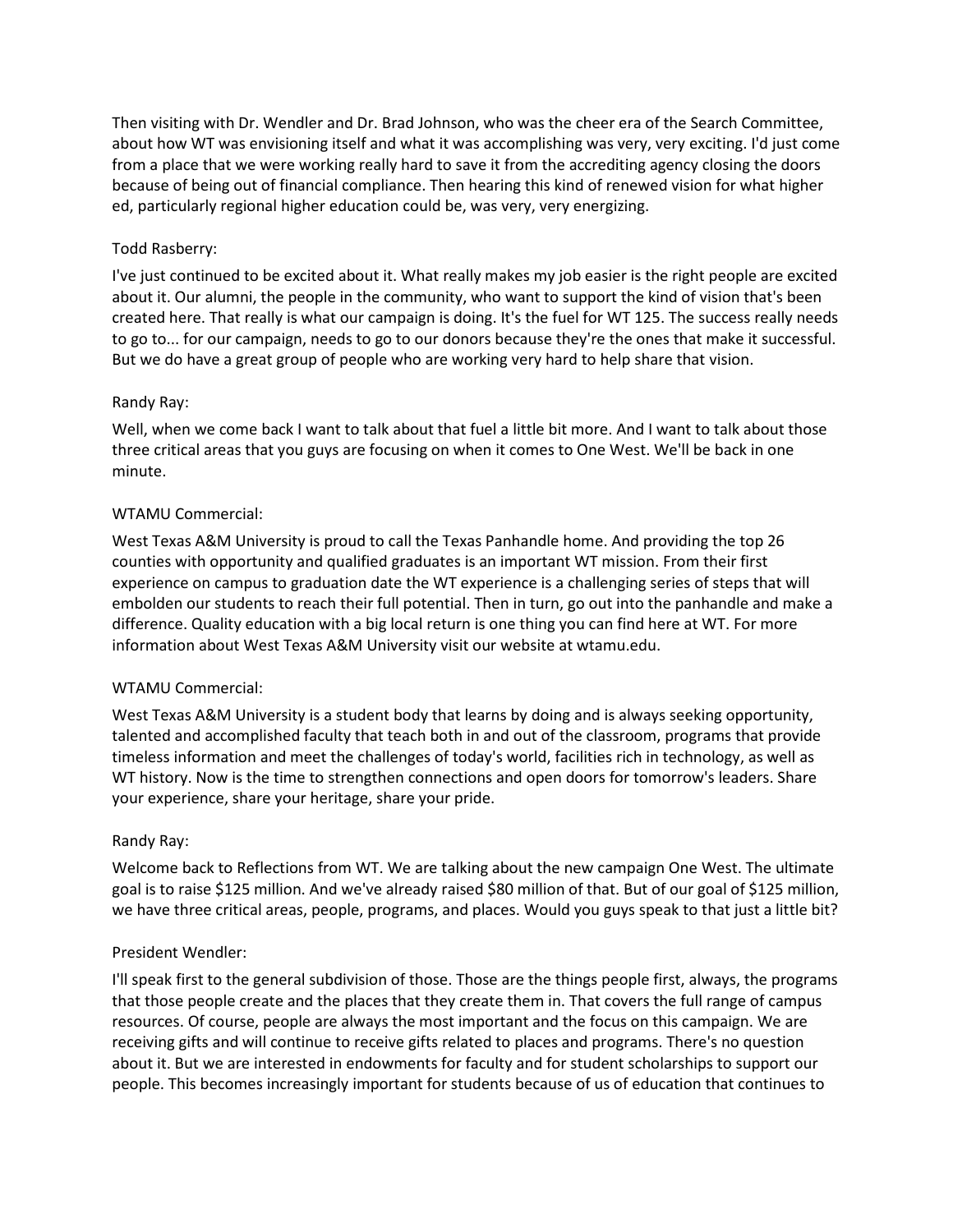rise due to inflation and many other things. We're cautious about how we spend money, but we've still got to pay our faculty, and we have to put gas in the cars, and, turn the lights on and so on and so forth.

### President Wendler:

So we believe that this public private partnership that Todd so frequently talks about, can we help produce the cost of students, and we are expanding our scholarships for students. Then endowed professorships, it's hard for us to compete with major land grant universities, and flagships, and so on to attract the best faculty. But the recognition that's brought to a faculty member through an endowed position, even if it's a modest endowment is very valuable. It's the nature of the profession. I've been teaching students on and off, mostly on since 1975 when I started teaching at LSU. Faculty appreciate the recognition for their good efforts that comes from, being rewarded with something like an endowed professorship. So these two things are critical in my mind to the campaign.

### President Wendler:

But we are funding programs and you'll see and hear about some of these as we move along... and places, facilities on the campus and so on that support our activities. You're going to see a lot. I say, and it makes Todd nervous when I say it, but we're going get to that \$125 million ahead of schedule. I can promise you that it's going to happen. It's just going to happen.

## Randy Ray:

Dr. Rasberry what's the hardest part of your job?

## Todd Rasberry:

Well, the thing that we have the least control over is timing. We don't make decisions for our donors. They decide when they're going to give and what they're going to give. This is a comprehensive campaign by the way. So if you give a philanthropic gift to anything at WT during this campaign, it counts. So we want to make sure that we have structured... And when Dr. Wendler and I visited early on, this isn't his first campaign as a university president. We talked about the importance of that. Being able to say to our donors, "What's passionate to you? And what is it you want to invest in?" So we've structured it where that works. We do have priorities as you have mentioned and Dr. Wendler has mentioned, people being our first priority. So the hardest part of my job is being patient. Knowing that my timing is irrelevant in my work, it's always the donor's timing.

# Todd Rasberry:

But that's okay too, because we want to make sure that we don't get one gift from a donor, but we get a lifetime of gifts from a donor. So when they give the money, the work really just begins for us because we have to steward that where they feel good about it, they see how it's making a difference, and they want to do that again. I can share with you story after story of people who have given money and say their life has been transformed by it right here at WT.

Randy Ray:

Oh yeah.

Todd Rasberry: It's a lot of fun to hear those stories.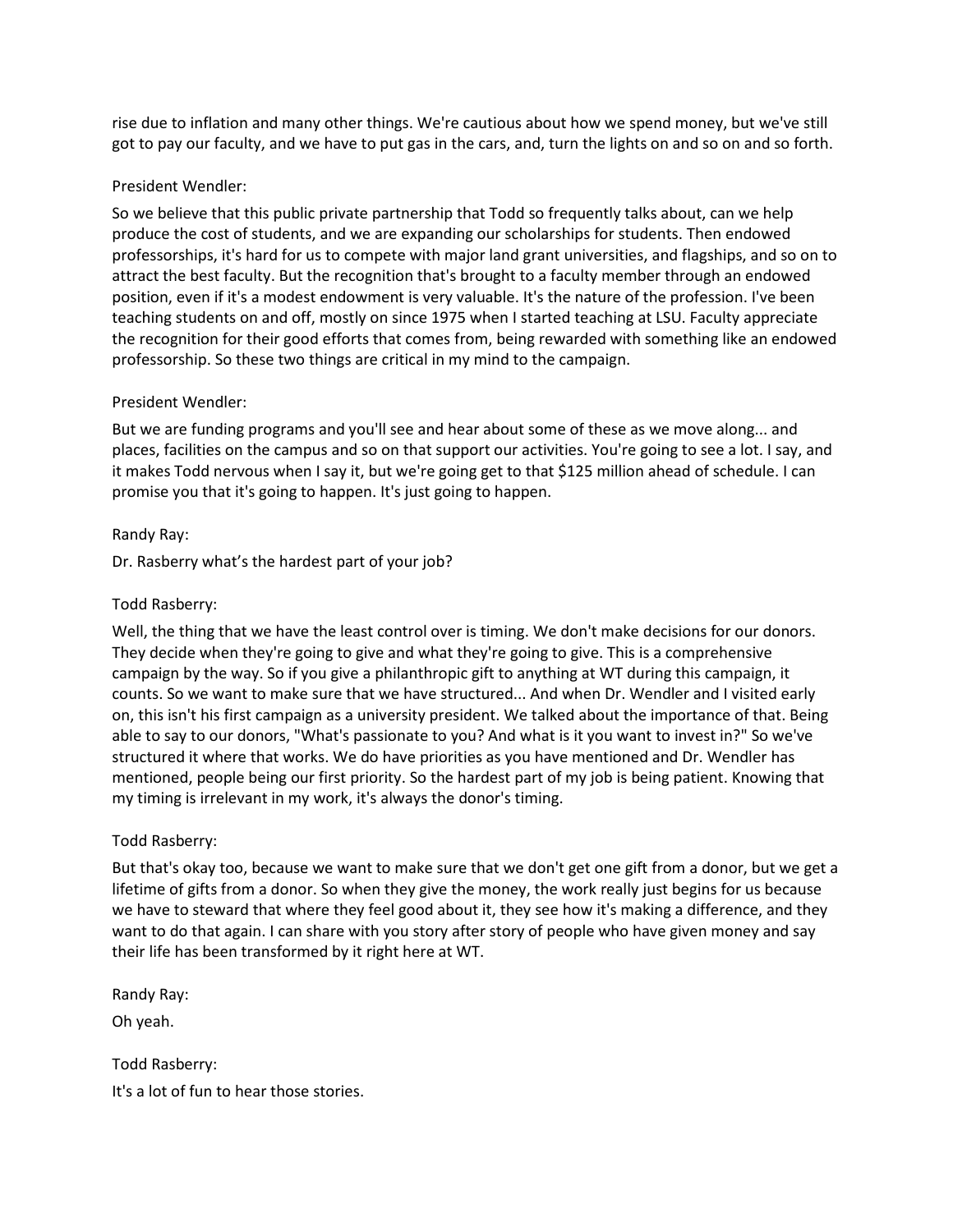#### Randy Ray:

Yeah. You mentioned before our break you said it is probably more important than it was 50 years ago, a hundred years ago. And, and I know that to be true because when I went to school here as an undergrad, we really heard very little about fundraising. Would both of you say something about how important it is and how little funding we get from the government now?

#### President Wendler:

I'll go ahead and start. I've looked at this very carefully. Some public universities in America if you look at their total budget, all of their expenditures, less than 10% come from public sources. That's just the way it is. The vast majority comes-

Randy Ray: And that keeps going down, doesn't it?

### President Wendler:

It keeps going down. Then the vast majority come from tuition and fees, from gifts, from grants, from contracts, from auxiliaries, from selling coffee cups, to all kinds of things. Universities, there a business. They're very special kind of business, no different than a house of worship. You have to keep the lights on and make sure the bills are paid. The state used to own that. I'm not being critical of Texas or any other state because the cost of education keeps elevating. People are expecting more and we have to be cautious. We have to be mindful of how we utilize resources, but I can tell you this 40 years ago, 70% of WTs budget came from the State of Texas.

Randy Ray:

So going back to what I said, when I was an undergrad 70%, now it's 10%.

### President Wendler:

Well, it's not 10% here, it's closer to 30%. The regional institutions like ours still tend to rely more heavily on state funding because development funds are a little bit more challenging to raise at smaller institutions.

Randy Ray:

Right. Yeah.

### President Wendler:

They don't have some of the kind of big name recognition. Our football stadium seats 8,000. When you seat 100,000 it changes the nature of the institution, it's just a different kind... Not better or worse, just different.

Randy Ray:

Yeah.

President Wendler: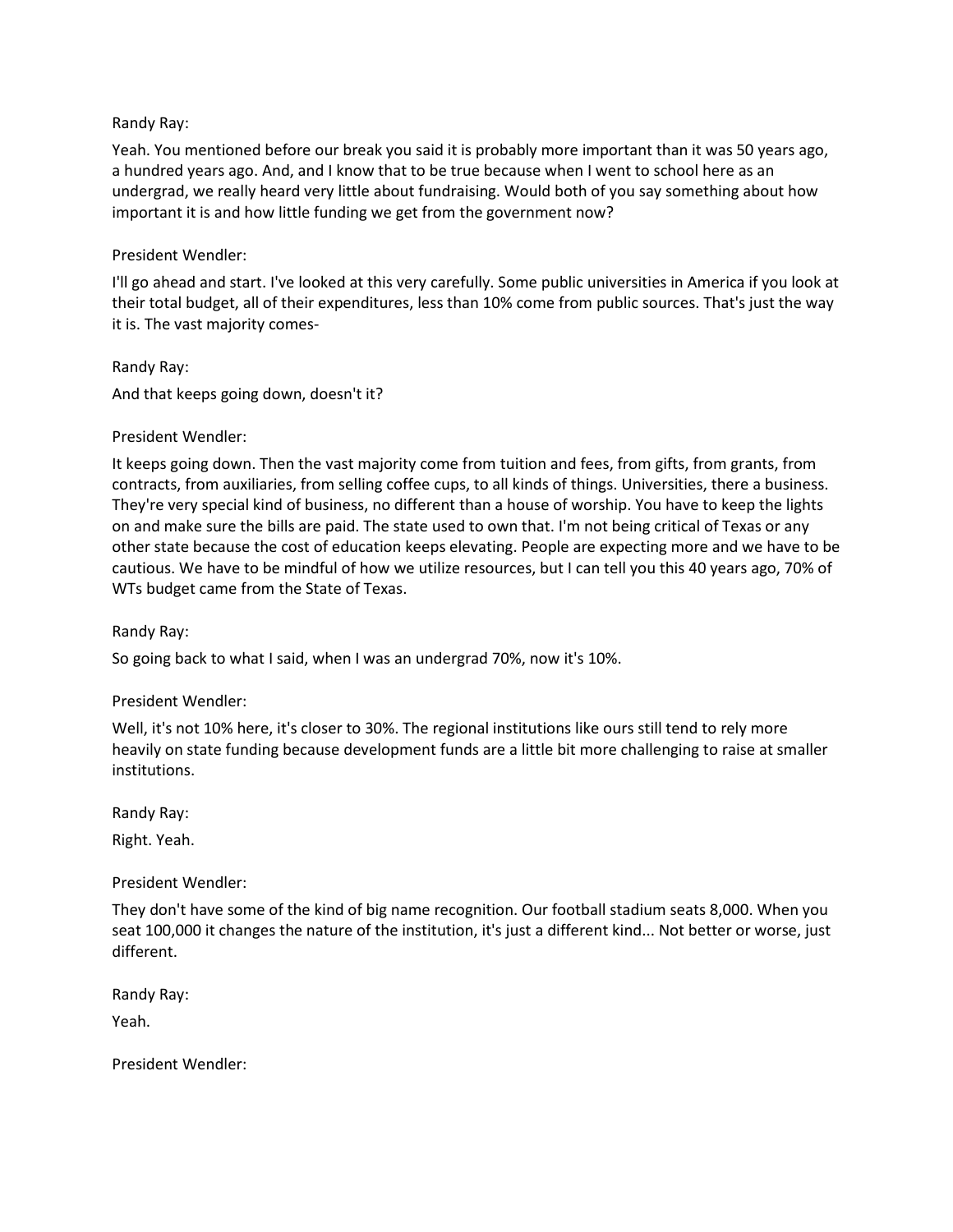I think that's one of the reasons, the primary reason. But that's not a lament about the State of Texas in many ways. I think the State of Texas done a great job in sustaining our funding. I just looked at some figures the other day and we are dead on the national average for how the state supports higher education. But when I look at indebtedness, our indebtedness is below the national average. So I think we're doing a good job. That's a combination of the state house and the university's working hard to give value for the dollar.

## Randy Ray:

Well, I know I'm speaking for everyone that has a love for WT. Thank you both for helping us keep the lights on, helping us keep students coming back, and taking care of our beautiful campus. Dr. Rasberry, I always throw a curve ball to all of our guests.

Todd Rasberry:

All right.

Randy Ray:

Are you ready?

Todd Rasberry: [crosstalk 00:18:29] I'm ready.

Randy Ray:

I was talking to our engineer, Johnny Story this morning and he says, "I had a good idea."

President Wendler:

Ut-oh! That's trouble right there. I know this guy. That's trouble.

Randy Ray:

He said, "Get them to talk about their favorite Christmas tradition." Because this is going to air right before Christmas. So what's your favorite Christmas tradition in your family? Again, the silence is-

### Todd Rasberry:

Yeah. No, I know mine. I was waiting for Dr. Wendler. So I don't know how this started. This is in my little nuclear family with my daughters and now my grandkids. But somewhere along the way, very early, we started... everywhere we went, and for things that were meaningful, we started collecting Christmas ornaments.

Randy Ray: Yeah?

### Todd Rasberry:

So when we put up our Christmas tree, it's bad when we take it down it's really bad because everything has its own box, but we probably have 500 ornaments that we've just collected and all of them have a little story behind them. So I don't know if my daughters like this or not, but every year they get at least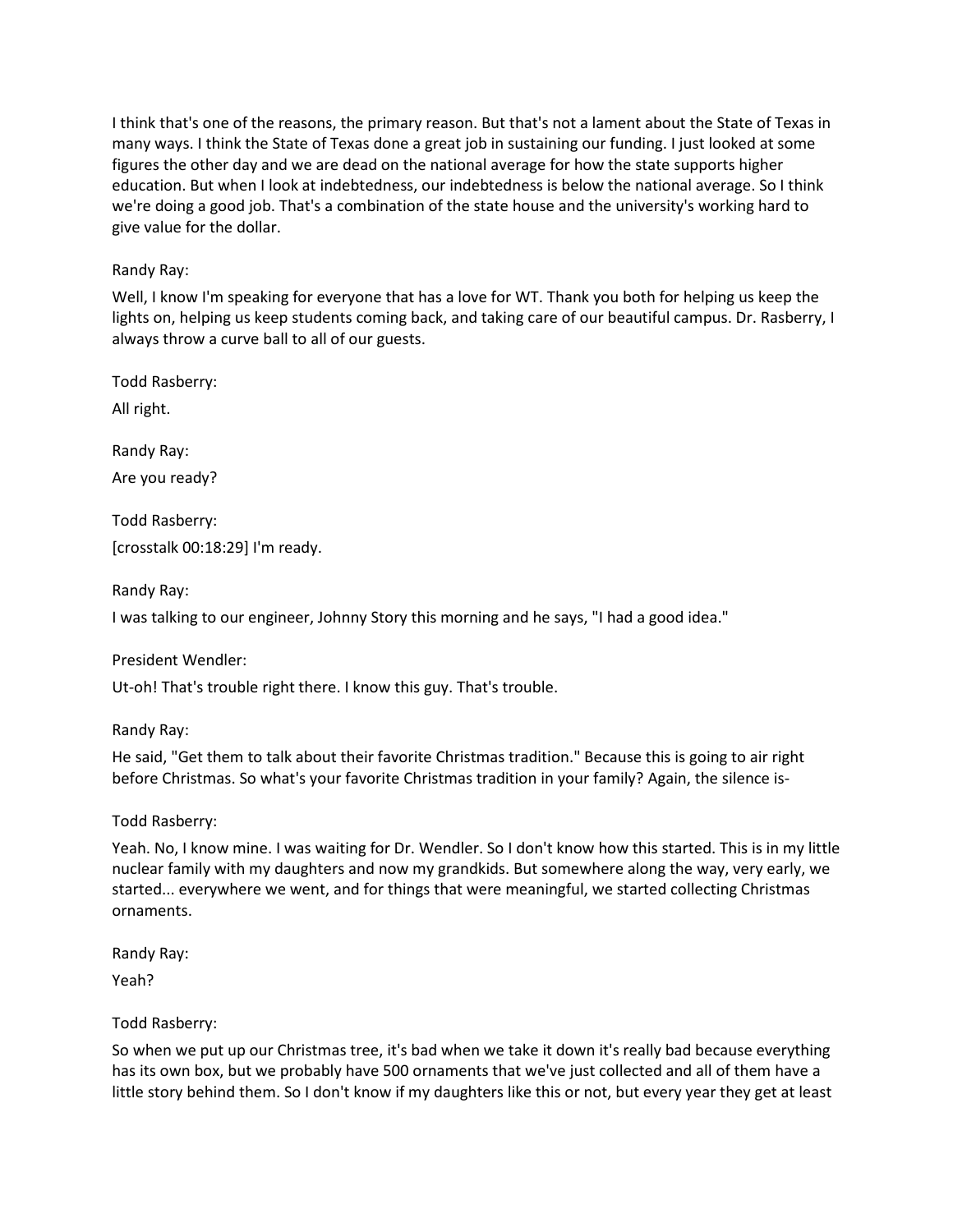one Christmas ornament that means something. Either related to life experience or just something that's meaningful to all of us.

Randy Ray:

Yeah. Some of my favorite ornaments on our tree are the ones that the kids made 30 years ago-

Todd Rasberry: Yeah.

Randy Ray: ... 35 years ago.

Todd Rasberry: I've got those too.

Randy Ray: Yeah.

President Wendler:

Yeah. We have those too. Yeah.

Randy Ray: Dr. Wendler?

President Wendler:

Mine's a little different. It's not about something that we alone as a family do, but it really is about the celebration of the birth of Jesus Christ, that's so important to us. We work diligently to stay focused on that because it's hard with all the bright lights, and the food, and the gift giving and everything. I think our tradition is to really pay attention to the origins of our faith in Christ and make that the center of what we do on the holiday to the best of our ability. By the way, we eat plenty. I don't eat as much as I used to. It just things change, everything changes. We of course exchange gifts and do all of those things. But to me what's really important is the namesake of the holiday, Jesus Christ. That's our tradition.

Randy Ray: I thank you guys for sharing.

Todd Rasberry: How about yours? Wait, you can't-

President Wendler:

Yeah. [crosstalk 00:20:41] Hey, good for you. That old Todd, I'm glad he's here. We always give up. What's yours? Yeah.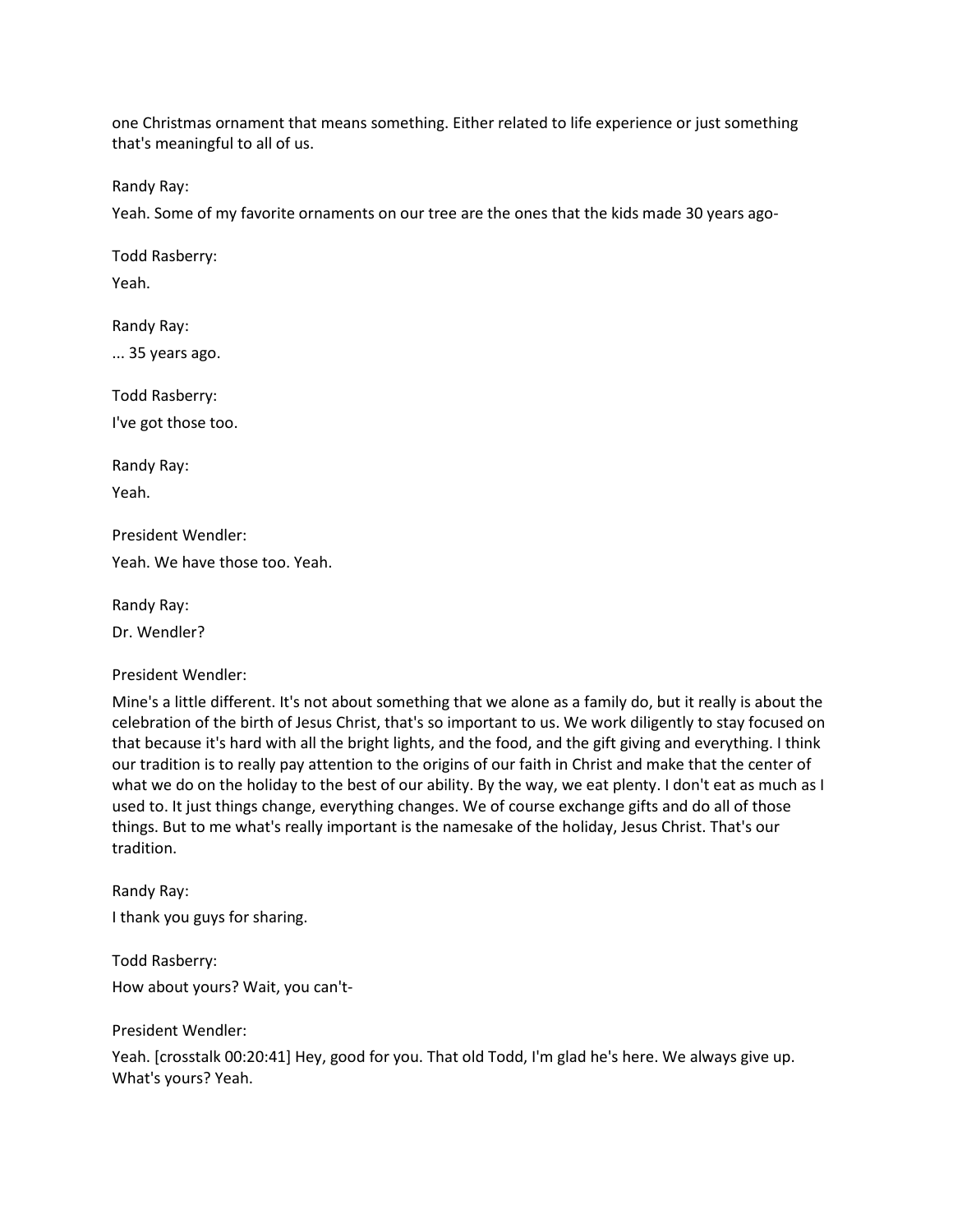Randy Ray:

Christmas Eve, my wife always, we always have a special kind of... It involves food.

Todd Rasberry:

Yeah.

Randy Ray:

For some reason it's always shrimp. I don't know. So shrimp on Christmas Eve, I don't know where that came from.

Todd Rasberry: Sounds Cajun to me.

Randy Ray:

Yeah. I don't know, but that's what we always do right before we open gifts, we have a shrimp boil so-

Todd Rasberry: Fun.

President Wendler:

Oh, interesting. Do you open the gifts on Christmas Eve?

Randy Ray:

We do. Yeah.

President Wendler: Oh man, he's a heathen.

Randy Ray:

I did that. My wife did that grow up. We always you opened gifts on Christmas Eve and then Santa comes, and then that's Christmas.

Todd Rasberry: Hey, that's a West thing by the way.

Randy Ray: Is it?

Todd Rasberry: I think that's a West thing.

Randy Ray: Did y'all do that?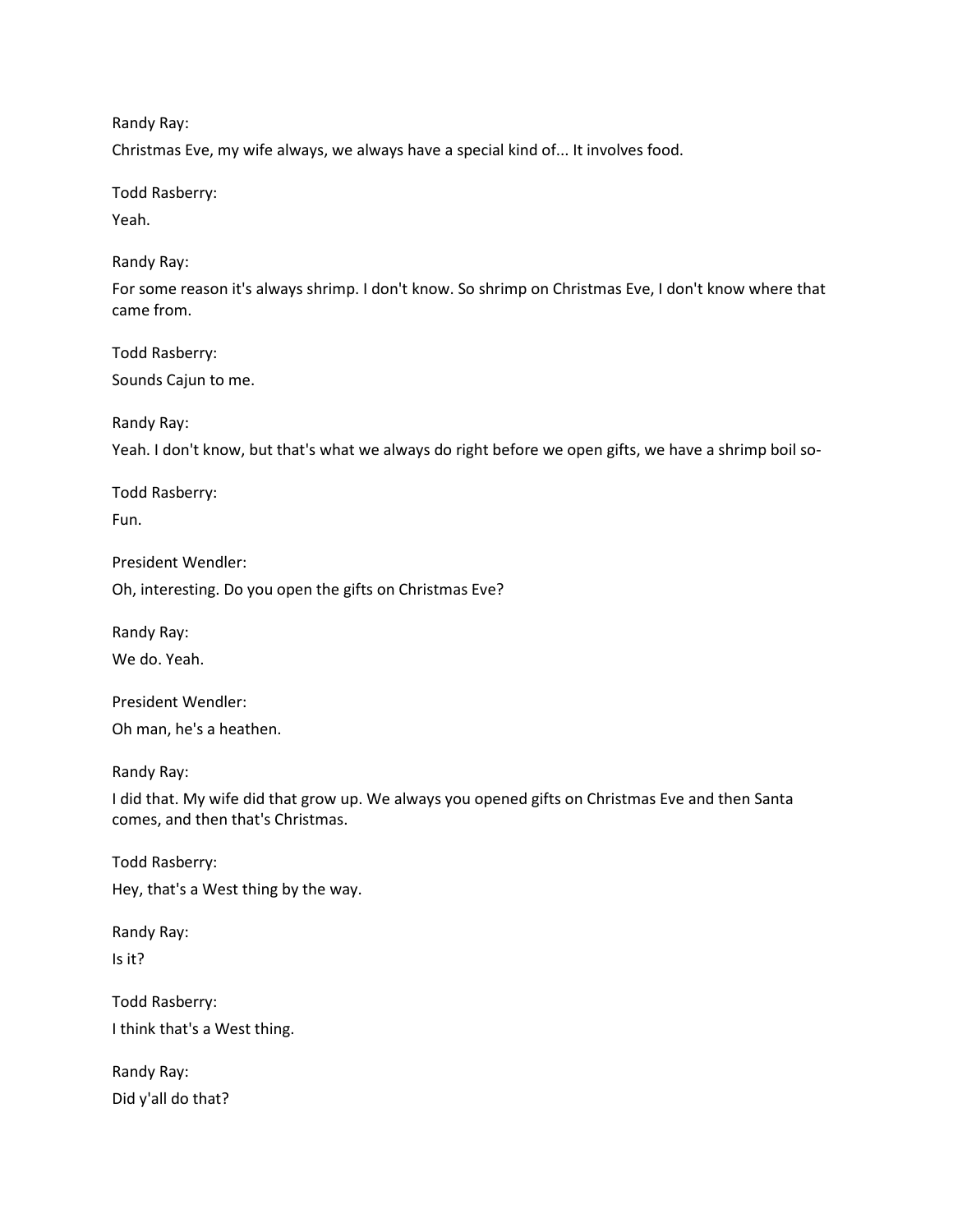Todd Rasberry:

We did well. We had multiple Christmases because we all lived in the same town. So grandmother's house with one side of the family.

Randy Ray:

Yeah.

Todd Rasberry:

Christmas Eve Christmas day.

Randy Ray:

Right.

Todd Rasberry:

But I look at my wife's family and they were Christmas morning people. But they kind of wanted to be Easterners, so.

President Wendler:

We were that too. But it was Old World stuff. Until I was in high school, this is almost a little embarrassing to admit, I never saw a Christmas tree set up in our house until Christmas morning.

Todd Rasberry:

That's right.

President Wendler:

My parents set it up after we went to bed.

Randy Ray: Really?

President Wendler: Yeah.

Todd Rasberry: Christmas Eve.

President Wendler: Yeah.

Todd Rasberry: That's right.

President Wendler: